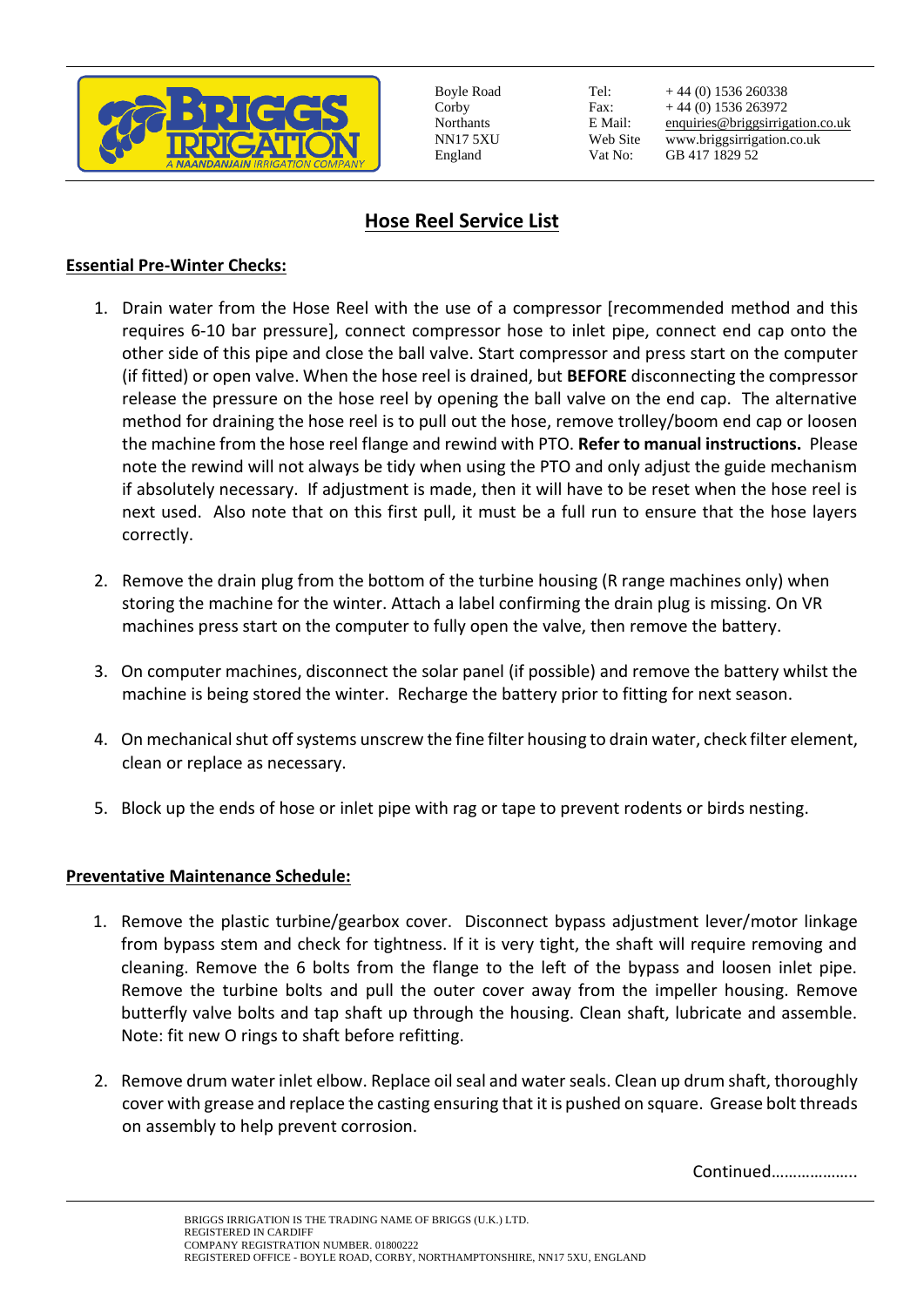### **Preventative Maintenance Schedule cont…**

- 3. Remove the delivery in-line filter cylinder/cone from filter housing/inlet pipe and inspect for damage/holes and repair or replace as required.
- 4. Check the Bauer fittings both on the machine and also on the filter housing. Replace O rings or weld on new Bauer female (sockets) if required.
- 5. On mechanical shut off machines, check shut off valve operation with compressed air. Grease cylinder shaft and leave valve in open position.
- 6. If the gearbox oil is not clean, check the mechanical seal, drain gearbox oil and refill with SAE 90 to the centre of the sight glass. Ensure the gearbox pinion retaining bolt is tight.
- 7. Check ring gear for wear. Tighten backlash if too loose on tightest spot and readjust shutoff mechanism. If step is formed on ring gear teeth then it will need replacing.
- 8. Remove hose rollers and roller shafts. Check rollers for wear and replace if necessary. Thoroughly grease roller shafts.
- 9. Check the scroll bar and casing for any damage and replace if necessary. Remove the scroll follower and check for any damage or signs of wear. Replace if necessary. (Note: mark the scroll follower and the housing prior to removal and make sure it is replaced in the same orientation). Replace follower circlip if necessary. Clean the scroll bar to remove sand/grit and then lightly grease. Also fill the scroll casing with grease.
- 10. Check Scroll Mounting bearings for any free play, tighten grub screws in the bearings and locking collars. Grease the bearings.
- 11. Check the grub screws in the scroll drive sprockets. Tighten the scroll drive chain by adjusting the tensioner if necessary. Lubricate the chain with chain oil.
- 12. Grease the main drum bearings and check that the drum bearing mounting bolts and grub screws are tight.
- 13. Rotate the turntable as far as possible whilst continuously greasing. Check that the turntable mounting bolts are tight - Check these bolts periodically throughout the season.
- 14. Check the backstop for smooth operation. If necessary, remove, clean the shaft, grease and re-fit. Ensure the backstop mounting bolt is tight.
- 15. On machines with hand pump hydraulics, check the valve can be fully opened/closed and lubricate. Check the hydraulic oil and replace if required (use ISO 32). Check hydraulic tank oil level and top up if necessary. Pump the legs down fully to pressurise the system and check for leaks on all joints. Replace any damaged hoses and ram seals as required. Leave legs fully up position with the piston on the oil pump in the down position to protect from corrosion. Grease the thread on the pump handle.

Continued………………..